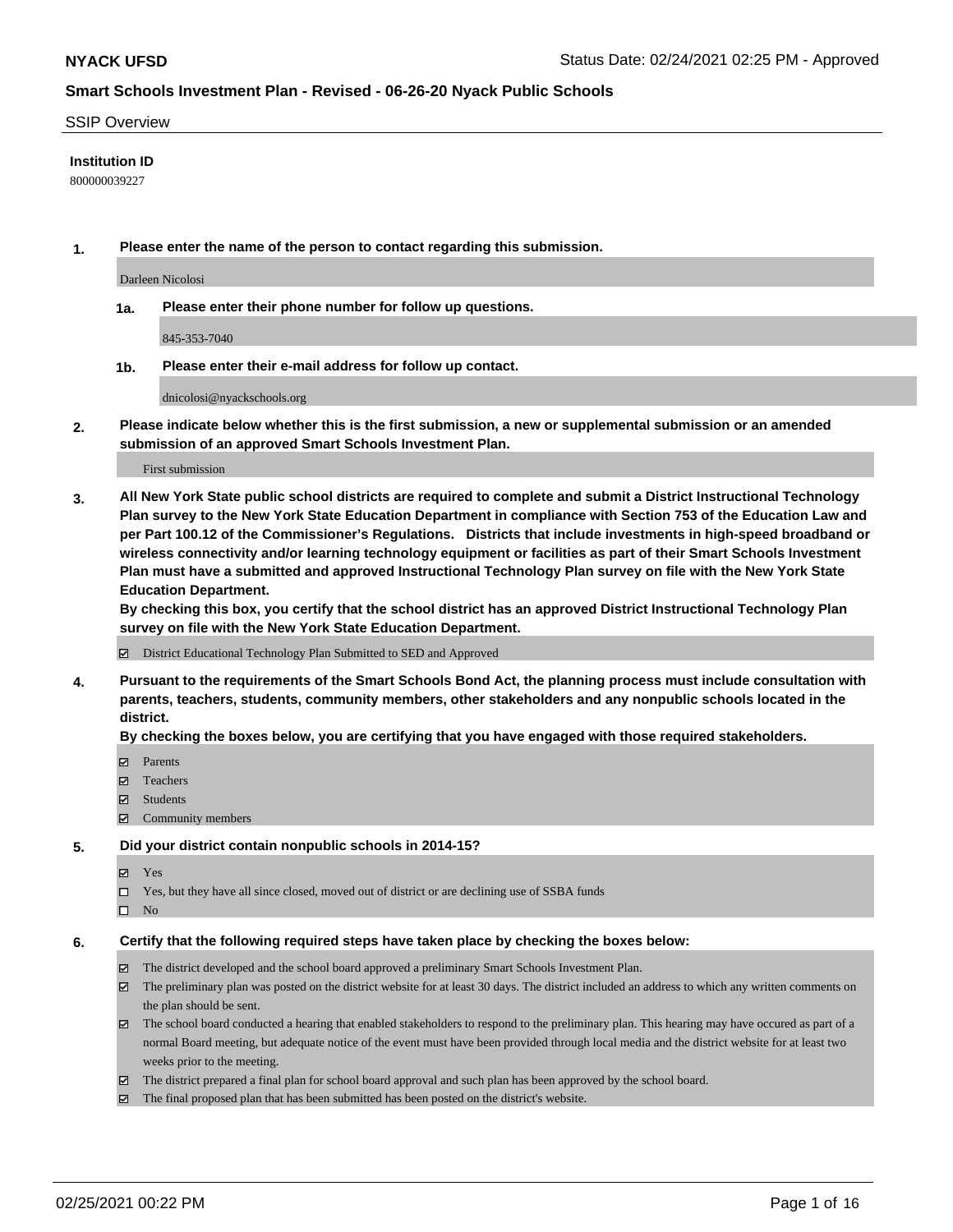SSIP Overview

**6a. Please upload the proposed Smart Schools Investment Plan (SSIP) that was posted on the district's website, along with any supporting materials. Note that this should be different than your recently submitted Educational Technology Survey. The Final SSIP, as approved by the School Board, should also be posted on the website and remain there during the course of the projects contained therein.**

Nyack 5 Yr. BOE Approved Technology Plan.pptx BOE Technology Update 01-23-18 Final.pdf

**6b. Enter the webpage address where the final Smart Schools Investment Plan is posted. The Plan should remain posted for the life of the included projects.**

https://echalk-slate-prod.s3.amazonaws.com/private/groups/6160/site/fileLinks/c4960cc5-1457-4e9f-b354- 2242b5e1ecc7?AWSAccessKeyId=AKIAJSZKIBPXGFLSZTYQ&Expires=1920659213&response-cache-control=private%2C%20maxage%3D31536000&response-content-disposition=%3Bfilename%3D%22April%25204th%2520Presentation%2520BOE.pdf%22&response-contenttype=application%2Fpdf&Signature=gIJ%2BTERyHN23U%2FL3LxdPHI7Rgp8%3D

**7. Please enter an estimate of the total number of students and staff that will benefit from this Smart Schools Investment Plan based on the cumulative projects submitted to date.**

3,250

**8. An LEA/School District may partner with one or more other LEA/School Districts to form a consortium to pool Smart Schools Bond Act funds for a project that meets all other Smart School Bond Act requirements. Each school district participating in the consortium will need to file an approved Smart Schools Investment Plan for the project and submit a signed Memorandum of Understanding that sets forth the details of the consortium including the roles of each respective district.**

 $\Box$  The district plans to participate in a consortium to partner with other school district(s) to implement a Smart Schools project.

**9. Please enter the name and 6-digit SED Code for each LEA/School District participating in the Consortium.**

| Partner LEA/District | <b>ISED BEDS Code</b> |
|----------------------|-----------------------|
| (No Response)        | (No Response)         |

**10. Please upload a signed Memorandum of Understanding with all of the participating Consortium partners.**

(No Response)

**11. Your district's Smart Schools Bond Act Allocation is:**

\$928,987

**12. Final 2014-15 BEDS Enrollment to calculate Nonpublic Sharing Requirement**

|            | <b>Public Enrollment</b> | l Nonpublic Enrollment | Total Enrollment | l Nonpublic Percentage |
|------------|--------------------------|------------------------|------------------|------------------------|
| Enrollment | 2,958                    | 189                    | 3.147.00         | 6.01                   |

# **13. This table compares each category budget total, as entered in that category's page, to the total expenditures listed in the category's expenditure table. Any discrepancies between the two must be resolved before submission.**

|                                                 | Sub-Allocations | <b>Expenditure Totals</b> | <b>Difference</b> |
|-------------------------------------------------|-----------------|---------------------------|-------------------|
| School Connectivity                             | 0.00            | 0.00                      | 0.00              |
| Connectivity Projects for<br><b>Communities</b> | 0.00            | 0.00                      | 0.00              |
| Classroom Technology                            | 880,397.00      | 880,397.00                | 0.00              |
| Pre-Kindergarten Classrooms                     | 0.00            | 0.00                      | 0.00              |
| Replace Transportable<br><b>Classrooms</b>      | 0.00            | 0.00                      | 0.00              |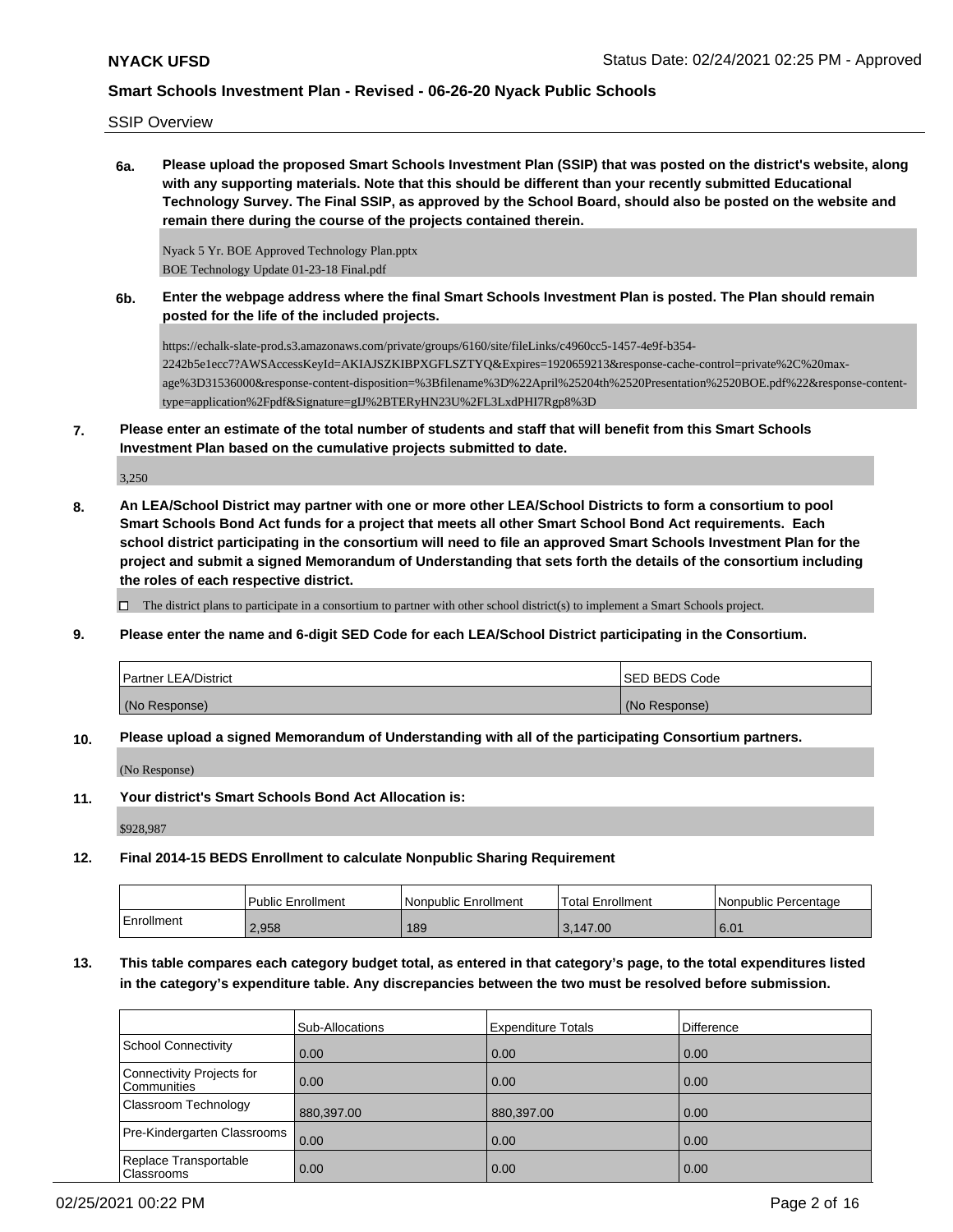SSIP Overview

|                             | <b>Sub-Allocations</b> | l Expenditure Totals | Difference |
|-----------------------------|------------------------|----------------------|------------|
| High-Tech Security Features | 0.00                   | 0.00                 | 0.00       |
| Nonpublic Loan              | 47,250.00              | 47,250.00            | 0.00       |
| <b>Totals:</b>              | 927,647                | 927,647              |            |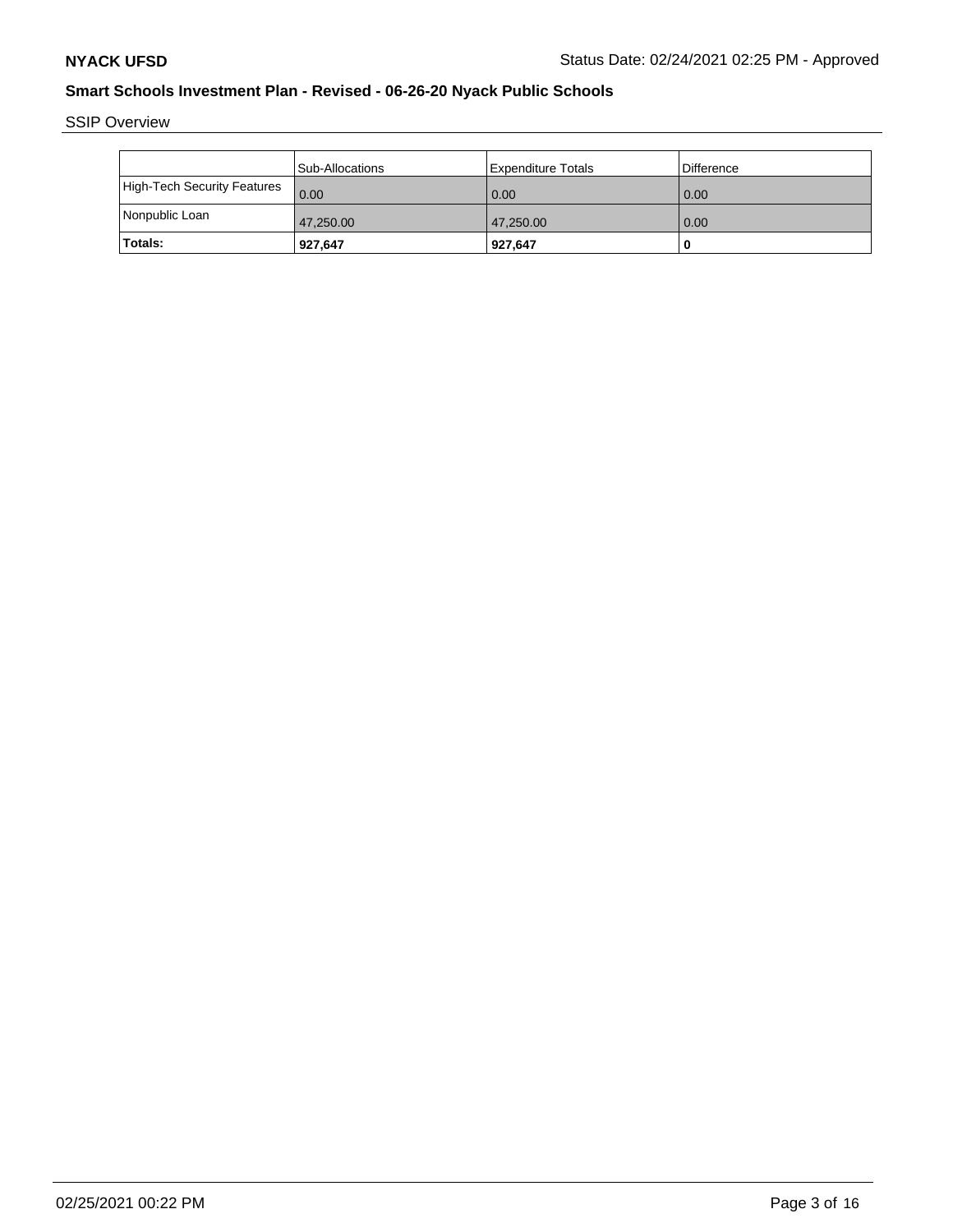School Connectivity

- **1. In order for students and faculty to receive the maximum benefit from the technology made available under the Smart Schools Bond Act, their school buildings must possess sufficient connectivity infrastructure to ensure that devices can be used during the school day. Smart Schools Investment Plans must demonstrate that:**
	- **• sufficient infrastructure that meets the Federal Communications Commission's 100 Mbps per 1,000 students standard currently exists in the buildings where new devices will be deployed, or**
	- **• is a planned use of a portion of Smart Schools Bond Act funds, or**
	- **• is under development through another funding source.**

**Smart Schools Bond Act funds used for technology infrastructure or classroom technology investments must increase the number of school buildings that meet or exceed the minimum speed standard of 100 Mbps per 1,000 students and staff within 12 months. This standard may be met on either a contracted 24/7 firm service or a "burstable" capability. If the standard is met under the burstable criteria, it must be:**

**1. Specifically codified in a service contract with a provider, and**

**2. Guaranteed to be available to all students and devices as needed, particularly during periods of high demand, such as computer-based testing (CBT) periods.**

**Please describe how your district already meets or is planning to meet this standard within 12 months of plan submission.**

(No Response)

**1a. If a district believes that it will be impossible to meet this standard within 12 months, it may apply for a waiver of this requirement, as described on the Smart Schools website. The waiver must be filed and approved by SED prior to submitting this survey.**

 $\Box$  By checking this box, you are certifying that the school district has an approved waiver of this requirement on file with the New York State Education Department.

**2. Connectivity Speed Calculator (Required). If the district currently meets the required speed, enter "Currently Met" in the last box: Expected Date When Required Speed Will be Met.**

|                  | l Number of     | Required Speed | Current Speed in | Expected Speed | Expected Date                           |
|------------------|-----------------|----------------|------------------|----------------|-----------------------------------------|
|                  | <b>Students</b> | In Mbps        | l Mbps           | to be Attained | When Required                           |
|                  |                 |                |                  |                | l Within 12 Months ISpeed Will be Met l |
| Calculated Speed | (No Response)   | 0.00           | (No Response)    | (No Response)  | (No Response)                           |

**3. Describe how you intend to use Smart Schools Bond Act funds for high-speed broadband and/or wireless connectivity projects in school buildings.**

(No Response)

**4. Describe the linkage between the district's District Instructional Technology Plan and how the proposed projects will improve teaching and learning. (There should be a link between your response to this question and your responses to Question 1 in Section IV - NYSED Initiatives Alignment: "Explain how the district use of instructional technology will serve as a part of a comprehensive and sustained effort to support rigorous academic standards attainment and performance improvement for students."** 

**Your answer should also align with your answers to the questions in Section II - Strategic Technology Planning and the associated Action Steps in Section III - Action Plan.)**

(No Response)

**5. If the district wishes to have students and staff access the Internet from wireless devices within the school building, or in close proximity to it, it must first ensure that it has a robust Wi-Fi network in place that has sufficient bandwidth to meet user demand.**

**Please describe how you have quantified this demand and how you plan to meet this demand.**

(No Response)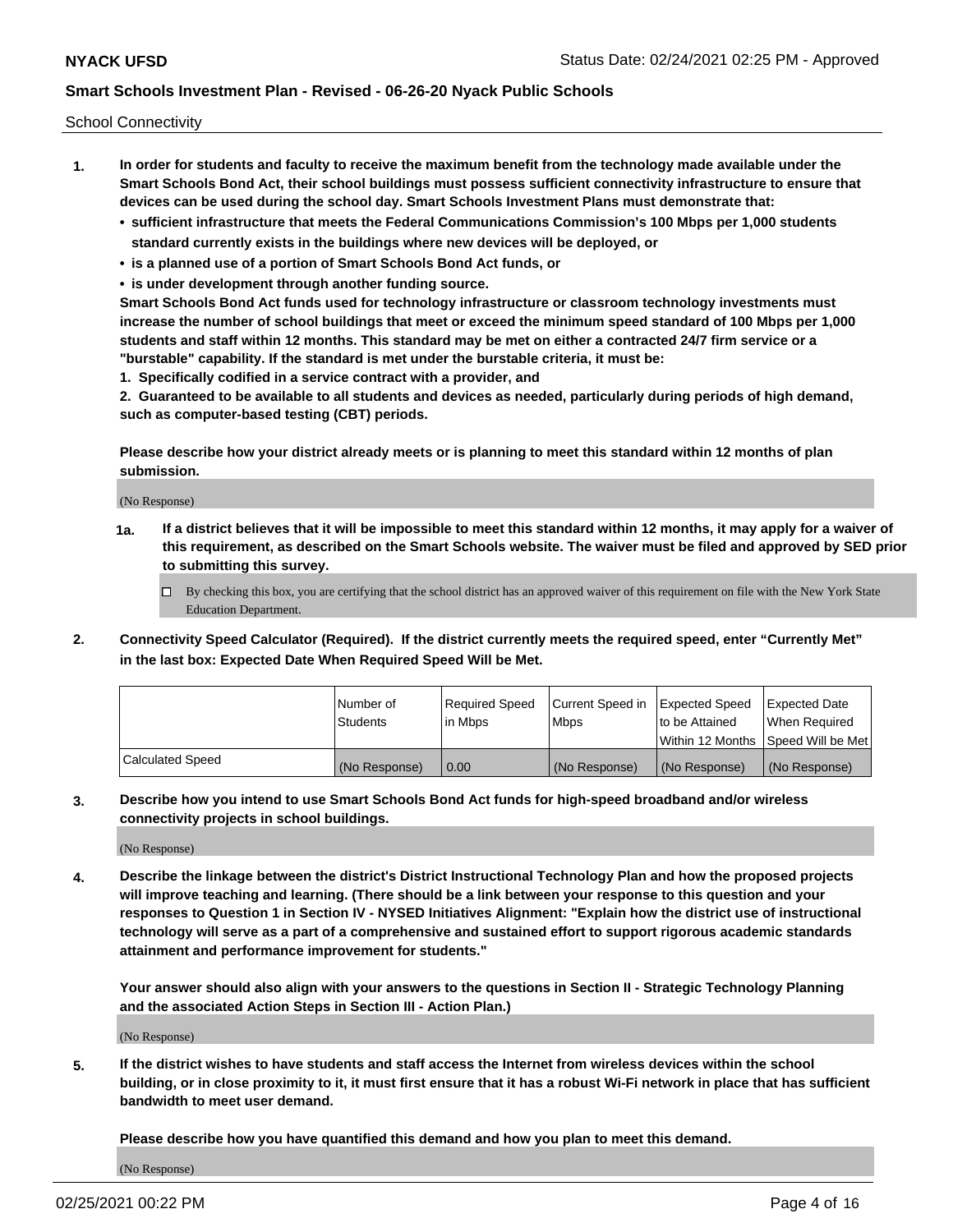School Connectivity

**6. Smart Schools plans with any expenditures in the School Connectivity category require a project number from the Office of Facilities Planning. Districts must submit an SSBA LOI and receive project numbers prior to submitting the SSIP. As indicated on the LOI, some projects may be eligible for a streamlined review and will not require a building permit.**

**Please indicate on a separate row each project number given to you by the Office of Facilities Planning.**

| Project Number |  |
|----------------|--|
| (No Response)  |  |

**7. Certain high-tech security and connectivity infrastructure projects may be eligible for an expedited review process as determined by the Office of Facilities Planning.**

### **Was your project deemed eligible for streamlined review?**

(No Response)

## **8. Include the name and license number of the architect or engineer of record.**

| Name          | License Number |
|---------------|----------------|
| (No Response) | (No Response)  |

### **9. Public Expenditures – Loanable (Counts toward the nonpublic loan calculation)**

| Select the allowable expenditure type.<br>Repeat to add another item under each type. | <b>PUBLIC</b> Items to be<br>l Purchased | Quantity         | l Cost Per Item  | <b>Total Cost</b> |
|---------------------------------------------------------------------------------------|------------------------------------------|------------------|------------------|-------------------|
| (No Response)                                                                         | (No Response)                            | (No<br>Response) | (No<br>Response) | 0.00              |
|                                                                                       |                                          | 0                | 0.00             |                   |

# **10. Public Expenditures – Non-Loanable (Does not count toward nonpublic loan calculation)**

| Select the allowable expenditure<br>type.<br>Repeat to add another item under<br>each type. | <b>PUBLIC</b> Items to be purchased | Quantity      | Cost per Item | <b>Total Cost</b> |
|---------------------------------------------------------------------------------------------|-------------------------------------|---------------|---------------|-------------------|
| (No Response)                                                                               | (No Response)                       | (No Response) | (No Response) | 0.00              |
|                                                                                             |                                     |               | 0.00          |                   |

#### **11. Final 2014-15 BEDS Enrollment to calculate Nonpublic Sharing Requirement (no changes allowed.)**

|            | Public Enrollment | l Nonpublic Enrollment | <b>Total Enrollment</b> | Nonpublic Percentage |
|------------|-------------------|------------------------|-------------------------|----------------------|
| Enrollment | 2.958             | 189                    | 3.147.00                | 6.01                 |

## **12. Total Public Budget - Loanable (Counts toward the nonpublic loan calculation)**

|                                                      | Public Allocations | <b>Estimated Nonpublic Loan</b><br>Amount | Estimated Total Sub-Allocations |
|------------------------------------------------------|--------------------|-------------------------------------------|---------------------------------|
| Network/Access Costs                                 | (No Response)      | 0.00                                      | 0.00                            |
| School Internal Connections and<br><b>Components</b> | (No Response)      | 0.00                                      | 0.00                            |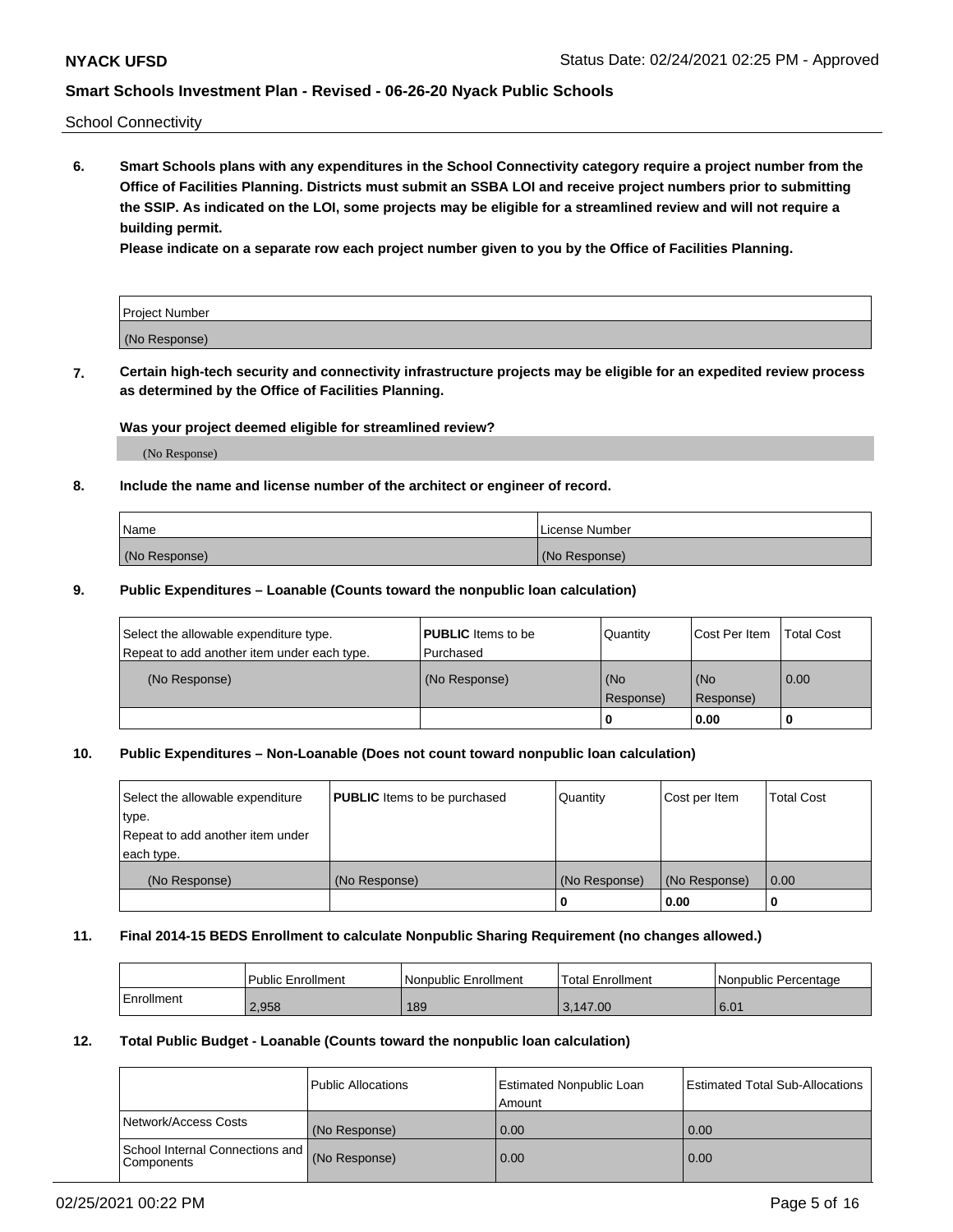School Connectivity

|              | Public Allocations | <b>Estimated Nonpublic Loan</b><br>Amount | <b>Estimated Total Sub-Allocations</b> |
|--------------|--------------------|-------------------------------------------|----------------------------------------|
| <b>Other</b> | (No Response)      | 0.00                                      | 0.00                                   |
| Totals:      | 0.00               |                                           | 0                                      |

# **13. Total Public Budget – Non-Loanable (Does not count toward the nonpublic loan calculation)**

|                                                   | Sub-<br>Allocation |
|---------------------------------------------------|--------------------|
|                                                   |                    |
| Network/Access Costs                              | (No Response)      |
| <b>Outside Plant Costs</b>                        | (No Response)      |
| <b>School Internal Connections and Components</b> | (No Response)      |
| Professional Services                             | (No Response)      |
| Testing                                           | (No Response)      |
| <b>Other Upfront Costs</b>                        | (No Response)      |
| <b>Other Costs</b>                                | (No Response)      |
| <b>Totals:</b>                                    | 0.00               |

# **14. School Connectivity Totals**

|                          | Total Sub-Allocations |
|--------------------------|-----------------------|
| Total Loanable Items     | 0.00                  |
| Total Non-Ioanable Items | 0.00                  |
| Totals:                  | 0                     |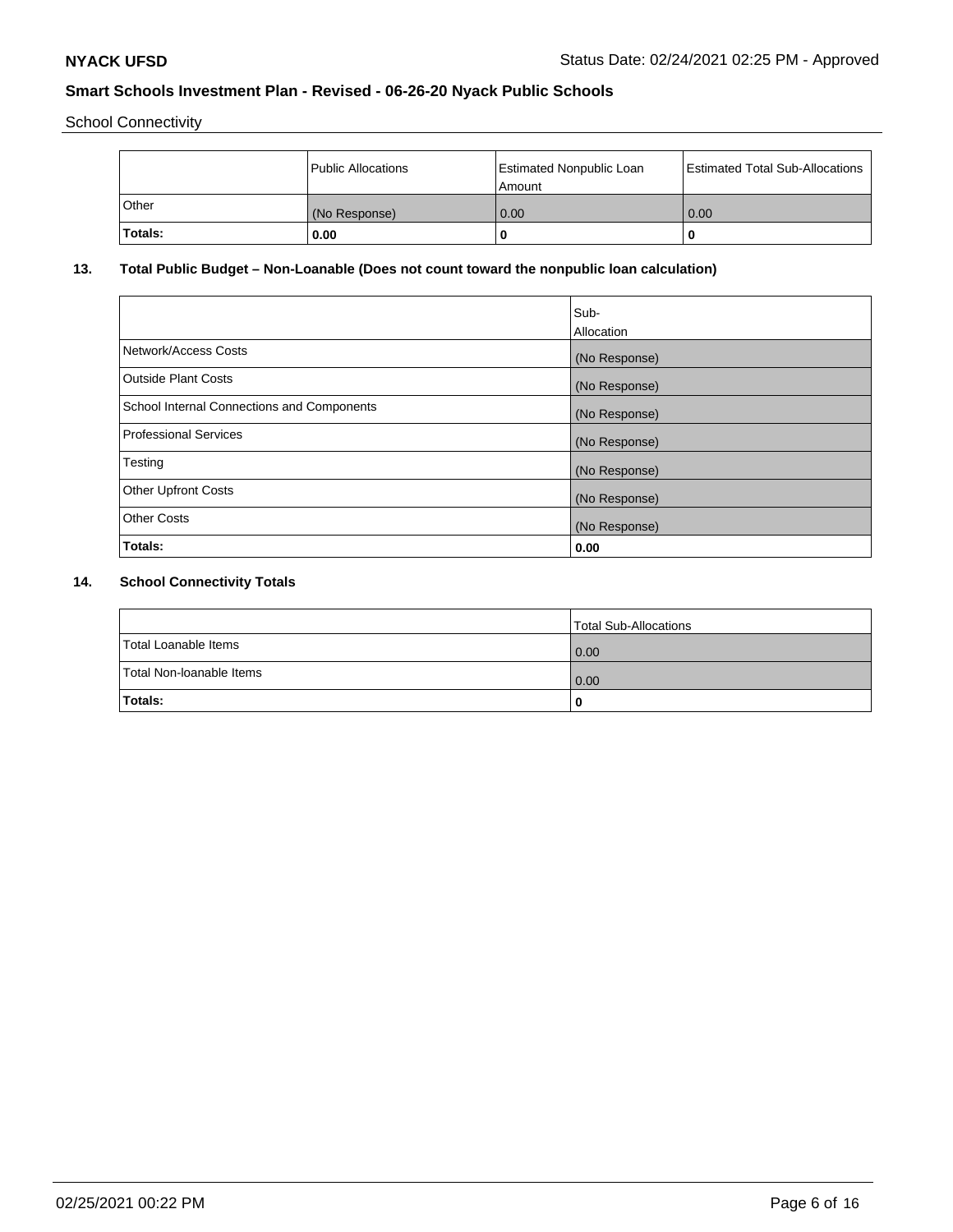Community Connectivity (Broadband and Wireless)

**1. Describe how you intend to use Smart Schools Bond Act funds for high-speed broadband and/or wireless connectivity projects in the community.**

(No Response)

**2. Please describe how the proposed project(s) will promote student achievement and increase student and/or staff access to the Internet in a manner that enhances student learning and/or instruction outside of the school day and/or school building.**

(No Response)

**3. Community connectivity projects must comply with all the necessary local building codes and regulations (building and related permits are not required prior to plan submission).**

 $\Box$  I certify that we will comply with all the necessary local building codes and regulations.

**4. Please describe the physical location of the proposed investment.**

(No Response)

**5. Please provide the initial list of partners participating in the Community Connectivity Broadband Project, along with their Federal Tax Identification (Employer Identification) number.**

| <b>Project Partners</b> | l Federal ID # |
|-------------------------|----------------|
| (No Response)           | (No Response)  |

**6. Please detail the type, quantity, per unit cost and total cost of the eligible items under each sub-category.**

| Select the allowable expenditure | Item to be purchased | Quantity      | Cost per Item | <b>Total Cost</b> |
|----------------------------------|----------------------|---------------|---------------|-------------------|
| type.                            |                      |               |               |                   |
| Repeat to add another item under |                      |               |               |                   |
| each type.                       |                      |               |               |                   |
| (No Response)                    | (No Response)        | (No Response) | (No Response) | 0.00              |
|                                  |                      | o             | 0.00          |                   |

**7. If you are submitting an allocation for Community Connectivity, complete this table.**

**Note that the calculated Total at the bottom of the table must equal the Total allocation for this category that you entered in the SSIP Overview overall budget.**

|                                    | Sub-Allocation |
|------------------------------------|----------------|
| Network/Access Costs               | (No Response)  |
| Outside Plant Costs                | (No Response)  |
| <b>Tower Costs</b>                 | (No Response)  |
| <b>Customer Premises Equipment</b> | (No Response)  |
| <b>Professional Services</b>       | (No Response)  |
| Testing                            | (No Response)  |
| <b>Other Upfront Costs</b>         | (No Response)  |
| <b>Other Costs</b>                 | (No Response)  |
| Totals:                            | 0.00           |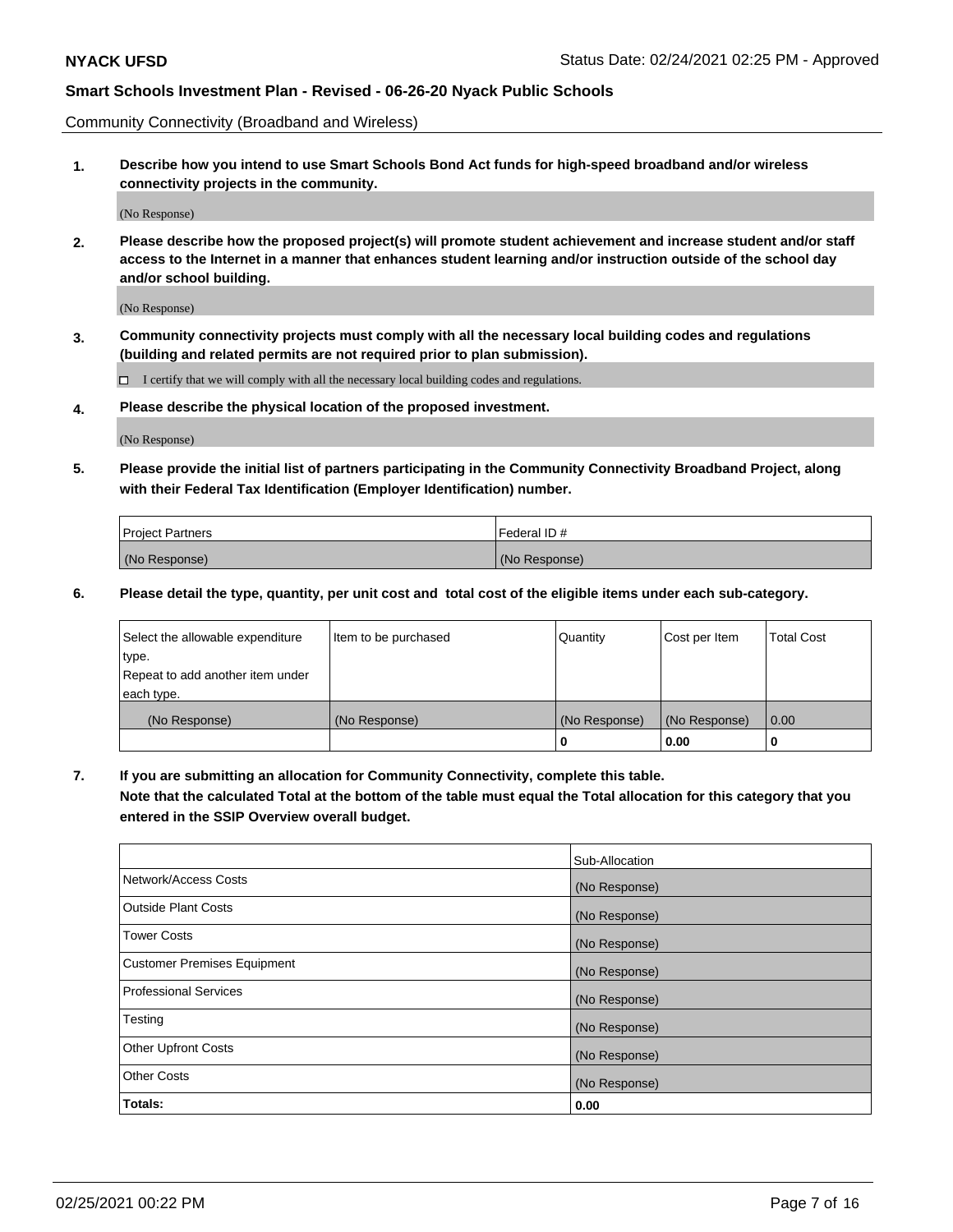## Classroom Learning Technology

**1. In order for students and faculty to receive the maximum benefit from the technology made available under the Smart Schools Bond Act, their school buildings must possess sufficient connectivity infrastructure to ensure that devices can be used during the school day. Smart Schools Investment Plans must demonstrate that sufficient infrastructure that meets the Federal Communications Commission's 100 Mbps per 1,000 students standard currently exists in the buildings where new devices will be deployed, or is a planned use of a portion of Smart Schools Bond Act funds, or is under development through another funding source. Smart Schools Bond Act funds used for technology infrastructure or classroom technology investments must increase the number of school buildings that meet or exceed the minimum speed standard of 100 Mbps per 1,000 students and staff within 12 months. This standard may be met on either a contracted 24/7 firm service or a "burstable" capability. If the standard is met under the burstable criteria, it must be:**

**1. Specifically codified in a service contract with a provider, and**

**2. Guaranteed to be available to all students and devices as needed, particularly during periods of high demand, such as computer-based testing (CBT) periods.**

**Please describe how your district already meets or is planning to meet this standard within 12 months of plan submission.**

The district is in the 2nd year of a 5 year contract for a fiber network and Internet service with Best Web Corporation. This system currently supports all students and their devices and monitoring by the technical team is ongoing to ensure we have adequate capacity to support our instructional program. The district has 1Gbps of Internet bandwidth. The network connection between buildings is 20Gbps. We have 2,900 students enrolled. Applying the formula above, our bandwidth equals 330 Mbps, exceeding your minimum defined standard.

- **1a. If a district believes that it will be impossible to meet this standard within 12 months, it may apply for a waiver of this requirement, as described on the Smart Schools website. The waiver must be filed and approved by SED prior to submitting this survey.**
	- By checking this box, you are certifying that the school district has an approved waiver of this requirement on file with the New York State Education Department.
- **2. Connectivity Speed Calculator (Required). If the district currently meets the required speed, enter "Currently Met" in the last box: Expected Date When Required Speed Will be Met.**

|                  | l Number of     | Required Speed | Current Speed in | <b>Expected Speed</b>                | Expected Date        |
|------------------|-----------------|----------------|------------------|--------------------------------------|----------------------|
|                  | <b>Students</b> | in Mbps        | <b>Mbps</b>      | to be Attained                       | When Required        |
|                  |                 |                |                  | Within 12 Months 1Speed Will be Met1 |                      |
| Calculated Speed | 2.900           | 290.00         | 1,000            | (No Response)                        | <b>Currently Met</b> |

**3. If the district wishes to have students and staff access the Internet from wireless devices within the school building, or in close proximity to it, it must first ensure that it has a robust Wi-Fi network in place that has sufficient bandwidth to meet user demand.**

**Please describe how you have quantified this demand and how you plan to meet this demand.**

Our wireless network consists of 1-1 access points in every classroom and in our conference and large group meeting rooms we have multiple access point installed. All of our access points meet the 802.1N wireless standard and in high demand areas we meet the 802.1AC standard. Currently we meet our wireless demand, but we are currently expanding our wireless infrastructure to the 802.1AX standard with a completion date of August 1, 2020. This plan includes replacing all access points to the newest standard.

**4. All New York State public school districts are required to complete and submit an Instructional Technology Plan survey to the New York State Education Department in compliance with Section 753 of the Education Law and per Part 100.12 of the Commissioner's Regulations.**

**Districts that include educational technology purchases as part of their Smart Schools Investment Plan must have a submitted and approved Instructional Technology Plan survey on file with the New York State Education Department.**

By checking this box, you are certifying that the school district has an approved Instructional Technology Plan survey on file with the New York State Education Department.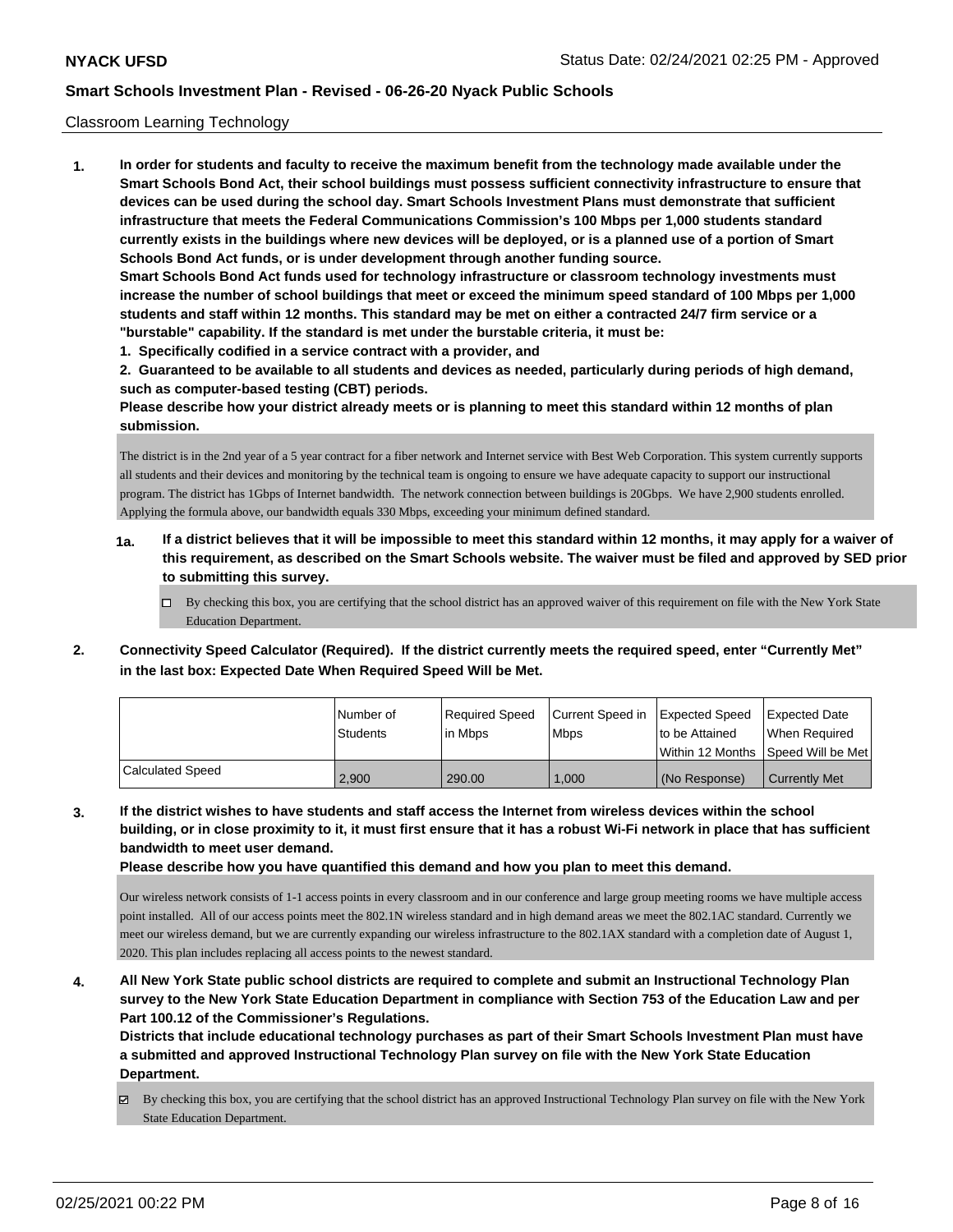## Classroom Learning Technology

**5. Describe the devices you intend to purchase and their compatibility with existing or planned platforms or systems. Specifically address the adequacy of each facility's electrical, HVAC and other infrastructure necessary to install and support the operation of the planned technology.**

Macbooks - Planning to purchase Macbooks for the art and music departments, which will replace existing Macbooks. The planned in school locations have existing electrical and HVAC equipment to support the new purchases.

iMacs - Planning to purchase iMac for the art and music departments, which will replace existing iMacs. The planned in school locations have existing electrical and HVAC equipment to support the new purchases.

Chromebooks - We are purchasing additional chromebooks to replace existing chromebooks to support our 1-1 district initiative. With this purchase all students in grades K - 8 will continue to have a device for use in and out of school. The planned in school locations have existing electrical and HVAC equipment to support the new purchases.

Laptops - We are purchasing laptops to replace and support our 1-1 district initiative. With this purchase all students in grades 9 - 12 will continue to have a device for use in and out of school. The planned in school locations have existing electrical and HVAC equipment to support the new purchases.

Promethean Interactive Boards - We are purchasing replacement interactive boards for all of our middle and high school classrooms. The new interactive boards are replacing outdated projector based systems and will provide functionality that includes sharing of student work along with new collaboration features that will support the curriculum.

## **6. Describe how the proposed technology purchases will:**

- **> enhance differentiated instruction;**
- **> expand student learning inside and outside the classroom;**
- **> benefit students with disabilities and English language learners; and**
- **> contribute to the reduction of other learning gaps that have been identified within the district.**

**The expectation is that districts will place a priority on addressing the needs of students who struggle to succeed in a rigorous curriculum. Responses in this section should specifically address this concern and align with the district's Instructional Technology Plan (in particular Question 2 of E. Curriculum and Instruction: "Does the district's instructional technology plan address the needs of students with disabilities to ensure equitable access to instruction, materials and assessments?" and Question 3 of the same section: "Does the district's instructional technology plan address the provision of assistive technology specifically for students with disabilities to ensure access to and participation in the general curriculum?")**

# **In addition, describe how the district ensures equitable access to instruction, materials and assessments and participation in the general curriculum for both SWD and English Language Learners/Multilingual Learners (ELL/MLL) students.**

The proposed technology purchases will enhance differentiated instruction by providing a device with access to resources that can be differentiated to meet the learning needs of all students. The devices and software will also be procured with accessibility features that can offer magnification, speech and audio accommodations, contrast parameters and motion options to support students with disabilities. Translation software is also available for English Language Learners. Learning management software such as Schoology (9-12), SeeSaw (K-2) and Google Classroom (3-8) will be available to assist students with organization, access to resources and sharing of their work, while simultaneously allowing teachers to provide individualized supports for all student populations. We have an autistic population that utilizes iPads along with apps that support the individual needs of the student population. An Apple TV and Interactive display is also used for promoting collaboration and sharing of work.

Since all students will continue to have a computer device, learning in and outside of the classroom becomes seamless. Students will have access both in school and at home, thus eliminating the learning gap that occurs when students do not have access to computers. The district also provides filtered home internet access to students who do not have home access, thus ensuring that all students have equitable access to differentiated instructional materials and resources.

# **7. Where appropriate, describe how the proposed technology purchases will enhance ongoing communication with parents and other stakeholders and help the district facilitate technology-based regional partnerships, including distance learning and other efforts.**

The proposed technology will continue to provide computer access to all students both in and out of school, thereby continuing to enhance and strengthen the home-school partnership. Parents can see what their children are learning and through the use of video conferencing software, provide opportunities for remote instruction when necessary. The updated Promethean devices, which will replace the current outdated projection devices, also provide opportunities for collaboration through video conferencing with other schools or educational partnerships.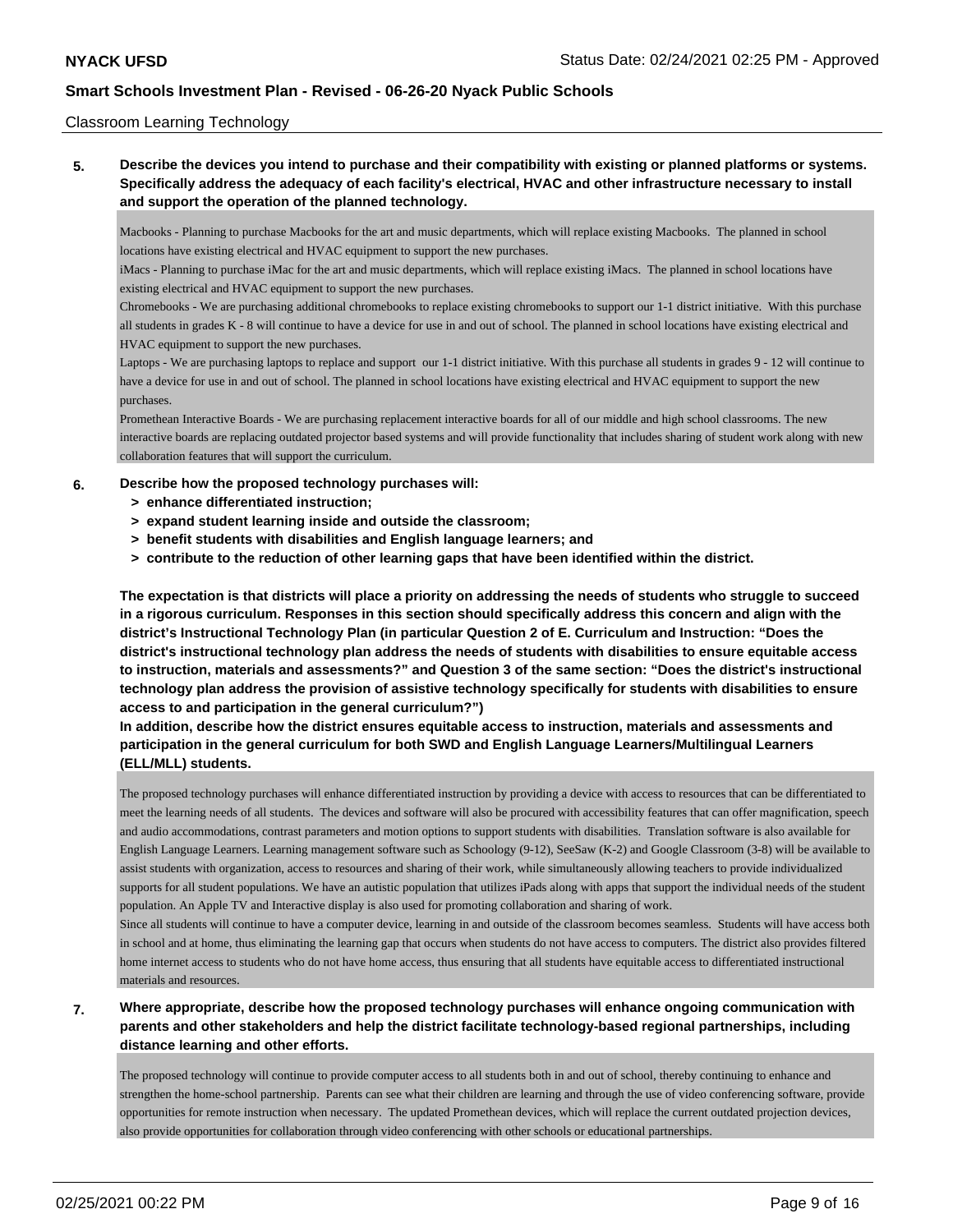### Classroom Learning Technology

**8. Describe the district's plan to provide professional development to ensure that administrators, teachers and staff can employ the technology purchased to enhance instruction successfully.**

**Note: This response should be aligned and expanded upon in accordance with your district's response to Question 1 of F. Professional Development of your Instructional Technology Plan: "Please provide a summary of professional development offered to teachers and staff, for the time period covered by this plan, to support technology to enhance teaching and learning. Please include topics, audience and method of delivery within your summary."**

Professional development supports the District's vision of promoting student centered active learning environments while immersing students in learning how to solve complex, authentic real world problems. Ongoing Professional Development is structured throughout the year within the buildings and done through various models with the intent of building capacity and providing for individual teacher growth. The models include coaching by our two Instructional Technology coaches and designated teacher learners (all who have been trained to support their colleagues), peer to peer coaching through classroom visits, onsite consultants working with teacher cohorts as well as external workshops, conferences, Staff Development days, ongoing teacher facilitated classes through our teacher center and courses offered through our local BOCES. Each building also has a monthly schedule for teachers to work collaboratively on the district's instructional initiatives. Additionally, the district Director of Technology & Innovation conducts workshops throughout the year, along with the district's two full time Technology coaches for all staff members. Professional development is differentiated and teachers and staff can also set up individual meetings with our consultants and technology coaches to support their individual learning needs. Also imbedded in this work will be helping teachers learn how to create instructional experiences that allow for collaboration and independent work, while providing access to technology as needed.

2018-19 - Professional Development - Learning mangement systems - Schoology, Google Classroom and SeeSaw. Additionally our teachers continued working with consultants and technology coaches to learn how to engage students in Technology Infused classrooms through project based learning. Makerspace training started at the elementary level for our K-5 teachers with a focus on project based learning and design thinking. 2019-20 - Training continued and was differentiated for beginners, intermediate and advanced levels in Schoology, Google Classroom and Engaging students in Technology Infused classrooms through projected based learning. Additionally, Makerspace training continued in the 3 elementary schools with a focus on project based learning and design thinking. Upon school closure due to the pandemic on March 16, 2020, professional development shifted to video conferencing using the Zoom platform as teachers learned how to support remote learning. Emphasis was placed on how to engage students in remote learning opportunities. The software platforms Schoology (9-12), Google Classroom (3-8) and SeeSaw(K-2) were utilized for sharing assignments, student work and providing feedback in addition to synchronous learning through Zoom. Professional Development in Project Based Learning, Schoology and Screen Castify, a remote learning tool, are also scheduled for the summer of 2020 for teachers and administrators. 2020-21 - Plans include continued training for teachers and staff in project based learning and the integration of technology. Remote learning opportunities will continue to be offered, along with training in the existing technology platforms.

**9. Districts must contact one of the SUNY/CUNY teacher preparation programs listed on the document on the left side of the page that supplies the largest number of the district's new teachers to request advice on innovative uses and best practices at the intersection of pedagogy and educational technology.**

By checking this box, you certify that you have contacted the SUNY/CUNY teacher preparation program that supplies the largest number of your new teachers to request advice on these issues.

#### **9a. Please enter the name of the SUNY or CUNY Institution that you contacted.**

SUNY New Paltz

**9b. Enter the primary Institution phone number.**

845-257-2887

**9c. Enter the name of the contact person with whom you consulted and/or will be collaborating with on innovative uses of technology and best practices.**

Kiersten Greene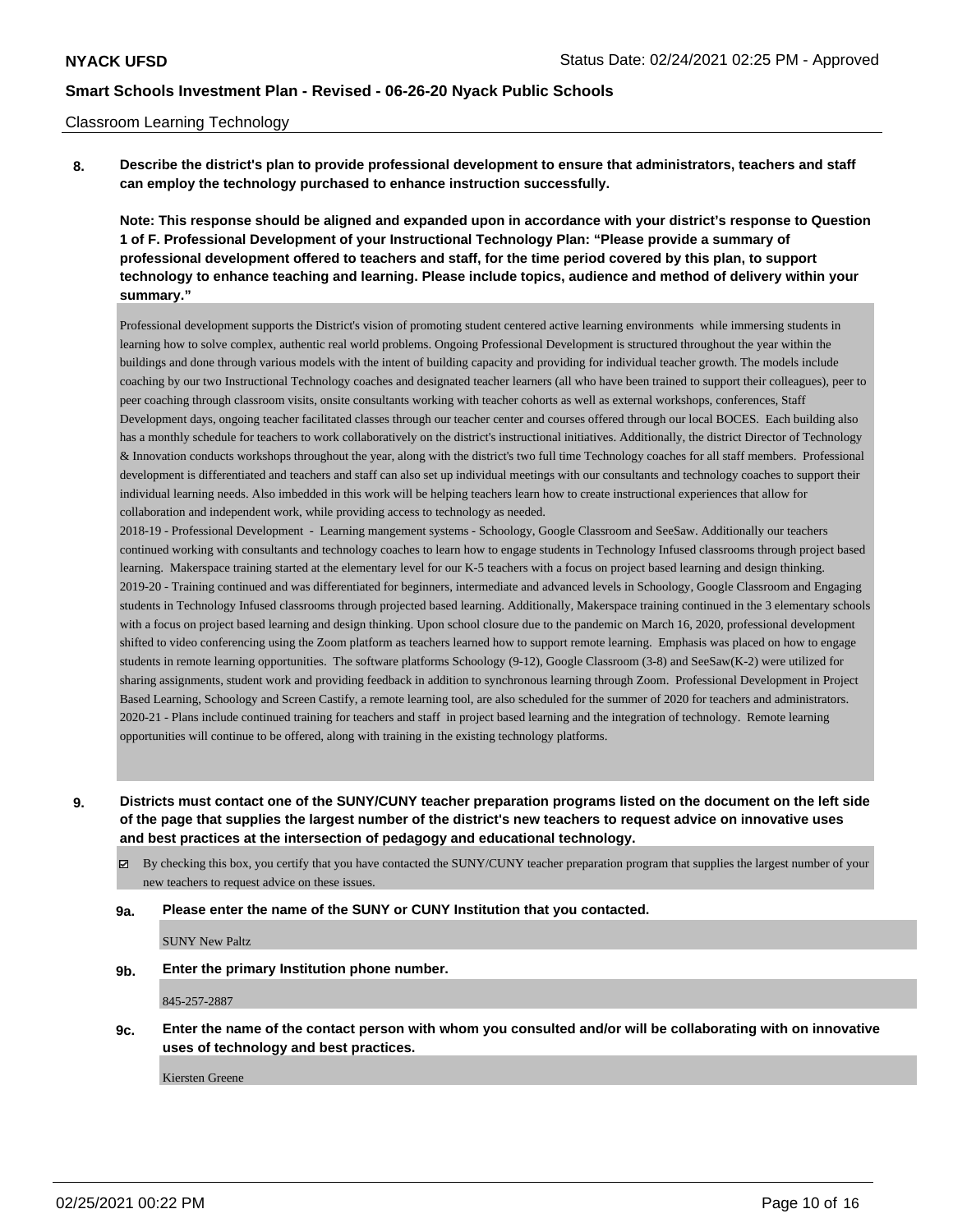### Classroom Learning Technology

**10. To ensure the sustainability of technology purchases made with Smart Schools funds, districts must demonstrate a long-term plan to maintain and replace technology purchases supported by Smart Schools Bond Act funds. This sustainability plan shall demonstrate a district's capacity to support recurring costs of use that are ineligible for Smart Schools Bond Act funding such as device maintenance, technical support, Internet and wireless fees, maintenance of hotspots, staff professional development, building maintenance and the replacement of incidental items. Further, such a sustainability plan shall include a long-term plan for the replacement of purchased devices and equipment at the end of their useful life with other funding sources.**

 $\boxtimes$  By checking this box, you certify that the district has a sustainability plan as described above.

**11. Districts must ensure that devices purchased with Smart Schools Bond funds will be distributed, prepared for use, maintained and supported appropriately. Districts must maintain detailed device inventories in accordance with generally accepted accounting principles.**

By checking this box, you certify that the district has a distribution and inventory management plan and system in place.

**12. Please detail the type, quantity, per unit cost and total cost of the eligible items under each sub-category.**

| Select the allowable expenditure | Item to be Purchased | Quantity | Cost per Item | <b>Total Cost</b> |
|----------------------------------|----------------------|----------|---------------|-------------------|
| type.                            |                      |          |               |                   |
| Repeat to add another item under |                      |          |               |                   |
| each type.                       |                      |          |               |                   |
| Interactive Whiteboards          | Promethean           | 54       | 3.449.00      | 186,246.00        |
| <b>Laptop Computers</b>          | Dell Chromebook      | 481      | 371.00        | 178,451.00        |
| <b>Laptop Computers</b>          | Apple Macbook        | 36       | 2.200.00      | 79.200.00         |
| <b>Laptop Computers</b>          | Dell Laptop          | 300      | 755.00        | 226,500.00        |
| <b>Desktop Computers</b>         | Applie iMac          | 75       | 2.800.00      | 210,000.00        |
|                                  |                      | 946      | 9.575.00      | 880.397           |

#### **13. Final 2014-15 BEDS Enrollment to calculate Nonpublic Sharing Requirement (no changes allowed.)**

|            | Public Enrollment | Nonpublic Enrollment | <b>Total Enrollment</b> | Nonpublic<br>Percentage |
|------------|-------------------|----------------------|-------------------------|-------------------------|
| Enrollment | 2,958             | 189                  | 3.147.00                | 6.01                    |

#### **14. If you are submitting an allocation for Classroom Learning Technology complete this table.**

|                          | Public School Sub-Allocation | <b>Estimated Nonpublic Loan</b><br>Amount<br>(Based on Percentage Above) | <b>Estimated Total Public and</b><br>Nonpublic Sub-Allocation |
|--------------------------|------------------------------|--------------------------------------------------------------------------|---------------------------------------------------------------|
| Interactive Whiteboards  | 186,246.00                   | 9,995.63                                                                 | 196,241.63                                                    |
| <b>Computer Servers</b>  | 0.00                         | 0.00                                                                     | 0.00                                                          |
| <b>Desktop Computers</b> | 210,000.00                   | 11,270.48                                                                | 221,270.48                                                    |
| <b>Laptop Computers</b>  | 484,151.00                   | 25,983.89                                                                | 510,134.89                                                    |
| <b>Tablet Computers</b>  | 0.00                         | 0.00                                                                     | 0.00                                                          |
| <b>Other Costs</b>       | 0.00                         | 0.00                                                                     | 0.00                                                          |
| Totals:                  | 880,397.00                   | 47,250                                                                   | 927,647                                                       |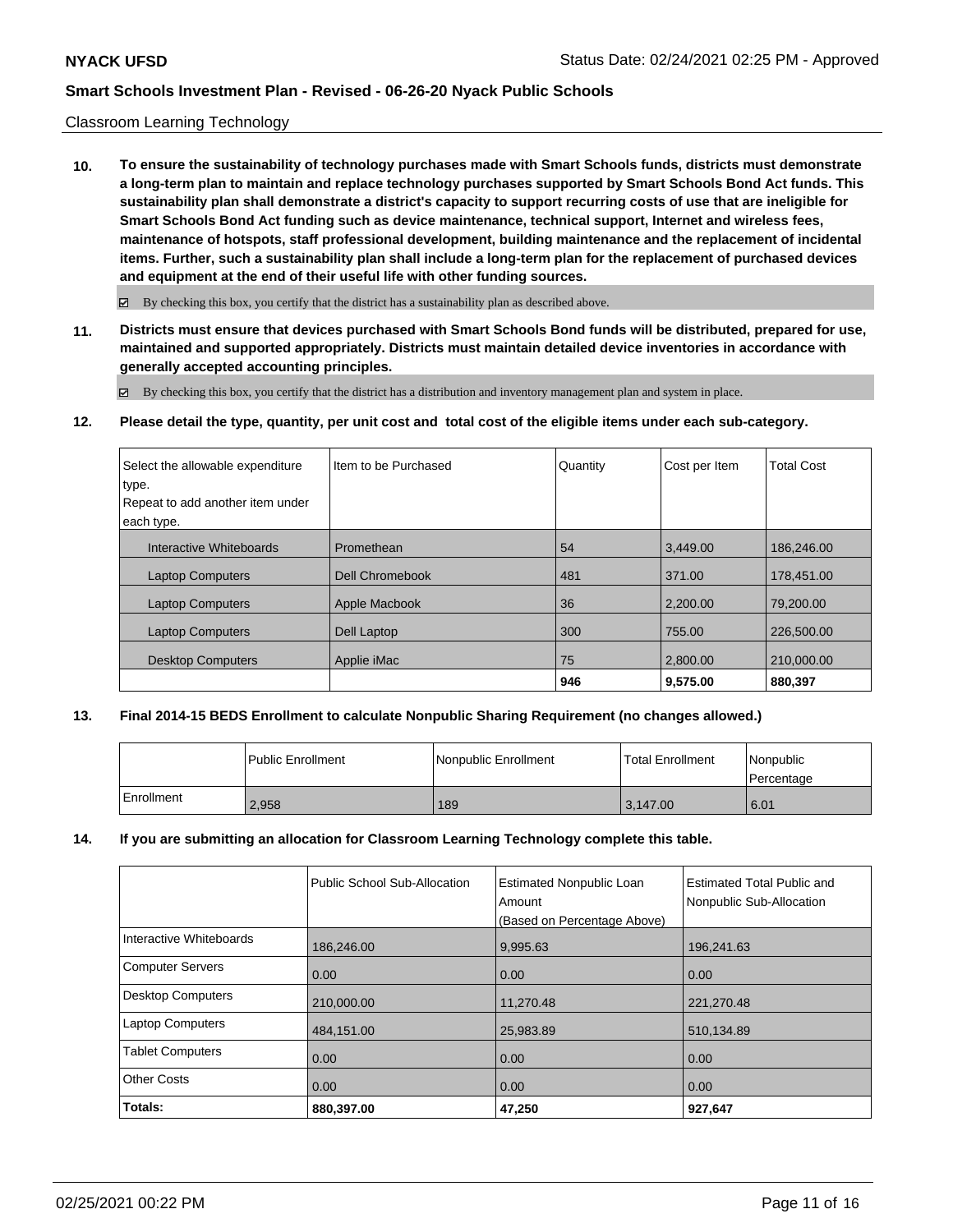### Pre-Kindergarten Classrooms

**1. Provide information regarding how and where the district is currently serving pre-kindergarten students and justify the need for additional space with enrollment projections over 3 years.**

(No Response)

- **2. Describe the district's plan to construct, enhance or modernize education facilities to accommodate prekindergarten programs. Such plans must include:**
	- **Specific descriptions of what the district intends to do to each space;**
	- **An affirmation that new pre-kindergarten classrooms will contain a minimum of 900 square feet per classroom;**
	- **The number of classrooms involved;**
	- **The approximate construction costs per classroom; and**
	- **Confirmation that the space is district-owned or has a long-term lease that exceeds the probable useful life of the improvements.**

(No Response)

**3. Smart Schools Bond Act funds may only be used for capital construction costs. Describe the type and amount of additional funds that will be required to support ineligible ongoing costs (e.g. instruction, supplies) associated with any additional pre-kindergarten classrooms that the district plans to add.**

(No Response)

**4. All plans and specifications for the erection, repair, enlargement or remodeling of school buildings in any public school district in the State must be reviewed and approved by the Commissioner. Districts that plan capital projects using their Smart Schools Bond Act funds will undergo a Preliminary Review Process by the Office of Facilities Planning.**

**Please indicate on a separate row each project number given to you by the Office of Facilities Planning.**

| Project Number |  |
|----------------|--|
| (No Response)  |  |
|                |  |

**5. Please detail the type, quantity, per unit cost and total cost of the eligible items under each sub-category.**

| Select the allowable expenditure | Item to be purchased | Quantity      | Cost per Item | <b>Total Cost</b> |
|----------------------------------|----------------------|---------------|---------------|-------------------|
| type.                            |                      |               |               |                   |
| Repeat to add another item under |                      |               |               |                   |
| each type.                       |                      |               |               |                   |
| (No Response)                    | (No Response)        | (No Response) | (No Response) | 0.00              |
|                                  |                      | υ             | 0.00          |                   |

**6. If you have made an allocation for Pre-Kindergarten Classrooms, complete this table. Note that the calculated Total at the bottom of the table must equal the Total allocation for this category that you entered in the SSIP Overview overall budget.**

|                                          | Sub-Allocation |
|------------------------------------------|----------------|
| Construct Pre-K Classrooms               | (No Response)  |
| Enhance/Modernize Educational Facilities | (No Response)  |
| <b>Other Costs</b>                       | (No Response)  |
| Totals:                                  | 0.00           |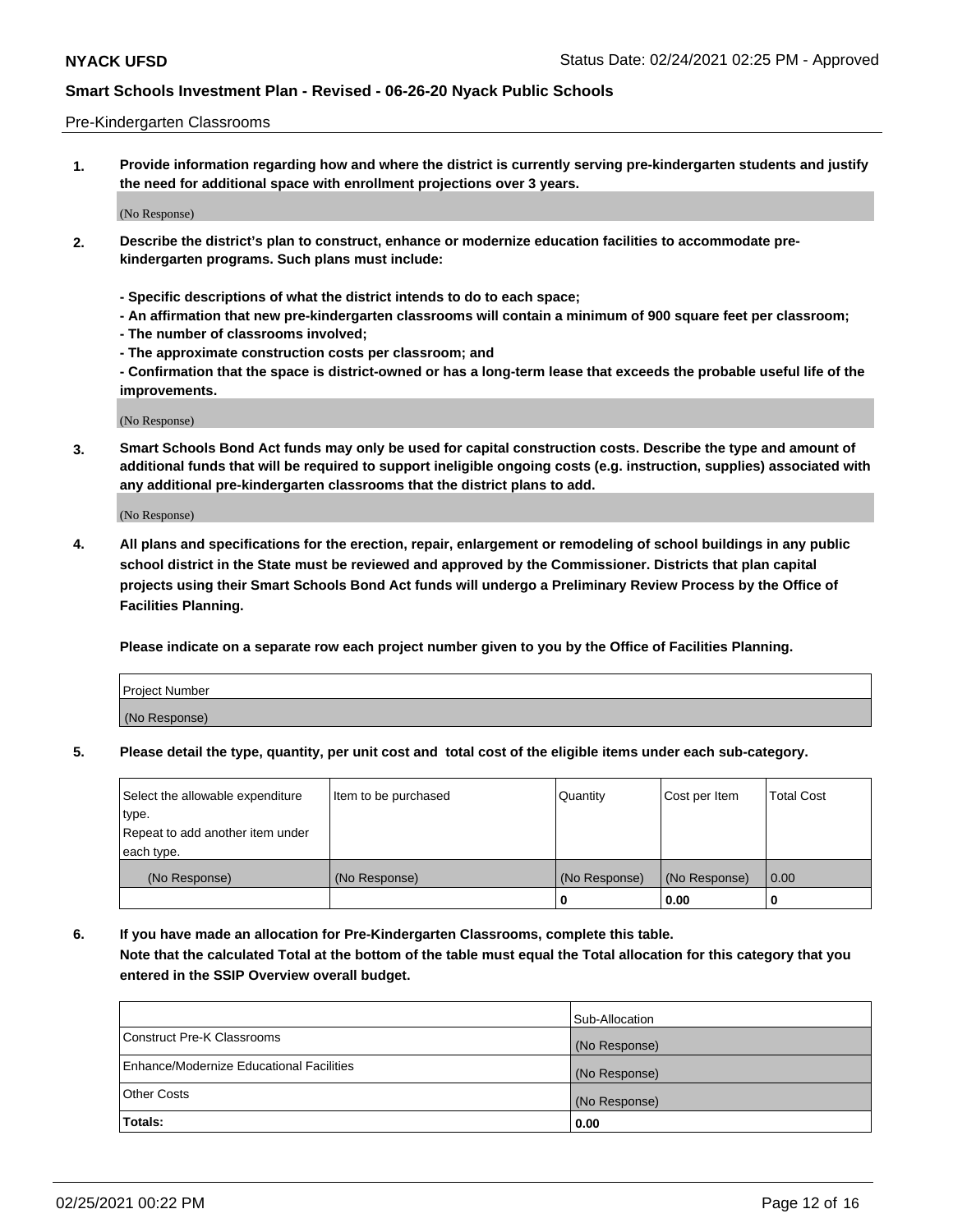Replace Transportable Classrooms

**1. Describe the district's plan to construct, enhance or modernize education facilities to provide high-quality instructional space by replacing transportable classrooms.**

(No Response)

**2. All plans and specifications for the erection, repair, enlargement or remodeling of school buildings in any public school district in the State must be reviewed and approved by the Commissioner. Districts that plan capital projects using their Smart Schools Bond Act funds will undergo a Preliminary Review Process by the Office of Facilities Planning.**

**Please indicate on a separate row each project number given to you by the Office of Facilities Planning.**

| Project Number |  |
|----------------|--|
|                |  |
|                |  |
|                |  |
| (No Response)  |  |
|                |  |
|                |  |

**3. For large projects that seek to blend Smart Schools Bond Act dollars with other funds, please note that Smart Schools Bond Act funds can be allocated on a pro rata basis depending on the number of new classrooms built that directly replace transportable classroom units.**

**If a district seeks to blend Smart Schools Bond Act dollars with other funds describe below what other funds are being used and what portion of the money will be Smart Schools Bond Act funds.**

(No Response)

**4. Please detail the type, quantity, per unit cost and total cost of the eligible items under each sub-category.**

| Select the allowable expenditure | Item to be purchased | Quantity      | Cost per Item | Total Cost |
|----------------------------------|----------------------|---------------|---------------|------------|
| ∣type.                           |                      |               |               |            |
| Repeat to add another item under |                      |               |               |            |
| each type.                       |                      |               |               |            |
| (No Response)                    | (No Response)        | (No Response) | (No Response) | 0.00       |
|                                  |                      | u             | 0.00          |            |

**5. If you have made an allocation for Replace Transportable Classrooms, complete this table. Note that the calculated Total at the bottom of the table must equal the Total allocation for this category that you entered in the SSIP Overview overall budget.**

|                                                | Sub-Allocation |
|------------------------------------------------|----------------|
| Construct New Instructional Space              | (No Response)  |
| Enhance/Modernize Existing Instructional Space | (No Response)  |
| Other Costs                                    | (No Response)  |
| Totals:                                        | 0.00           |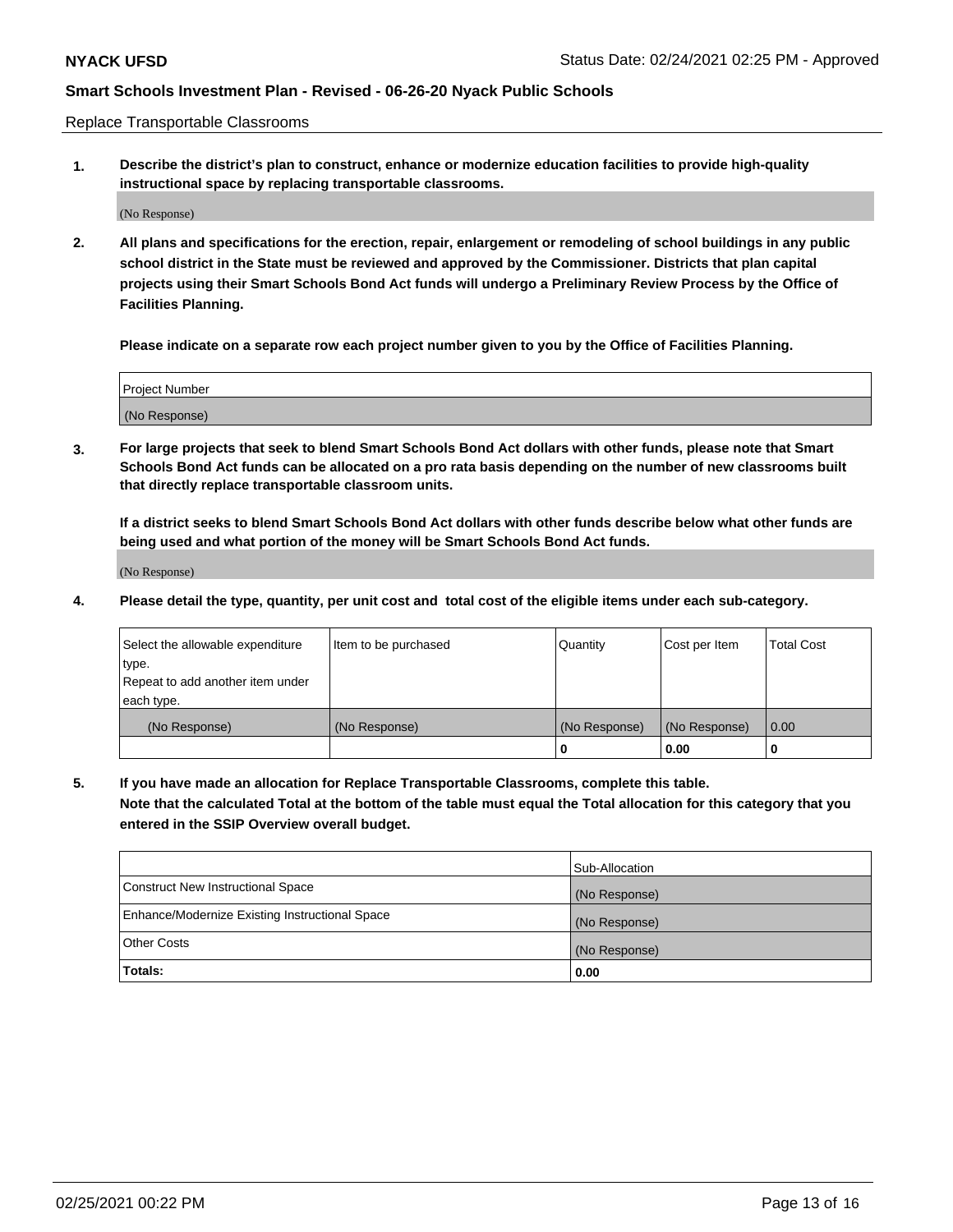High-Tech Security Features

**1. Describe how you intend to use Smart Schools Bond Act funds to install high-tech security features in school buildings and on school campuses.**

(No Response)

**2. All plans and specifications for the erection, repair, enlargement or remodeling of school buildings in any public school district in the State must be reviewed and approved by the Commissioner. Smart Schools plans with any expenditures in the High-Tech Security category require a project number from the Office of Facilities Planning. Districts must submit an SSBA LOI and receive project numbers prior to submitting the SSIP. As indicated on the LOI, some projects may be eligible for a streamlined review and will not require a building permit. Please indicate on a separate row each project number given to you by the Office of Facilities Planning.**

| <b>Project Number</b> |  |
|-----------------------|--|
| (No Response)         |  |

- **3. Was your project deemed eligible for streamlined Review?**
	- Yes
	- $\hfill \square$  No
- **4. Include the name and license number of the architect or engineer of record.**

| Name          | License Number |
|---------------|----------------|
| (No Response) | (No Response)  |

**5. Please detail the type, quantity, per unit cost and total cost of the eligible items under each sub-category.**

| Select the allowable expenditure | Item to be purchased | Quantity      | Cost per Item | <b>Total Cost</b> |
|----------------------------------|----------------------|---------------|---------------|-------------------|
| type.                            |                      |               |               |                   |
| Repeat to add another item under |                      |               |               |                   |
| each type.                       |                      |               |               |                   |
| (No Response)                    | (No Response)        | (No Response) | (No Response) | 0.00              |
|                                  |                      | 0             | 0.00          |                   |

**6. If you have made an allocation for High-Tech Security Features, complete this table.**

**Enter each Sub-category Public Allocation based on the the expenditures listed in Table #5.**

|                                                      | Sub-Allocation |
|------------------------------------------------------|----------------|
| Capital-Intensive Security Project (Standard Review) | (No Response)  |
| Electronic Security System                           | (No Response)  |
| <b>Entry Control System</b>                          | (No Response)  |
| Approved Door Hardening Project                      | (No Response)  |
| <b>Other Costs</b>                                   | (No Response)  |
| Totals:                                              | 0.00           |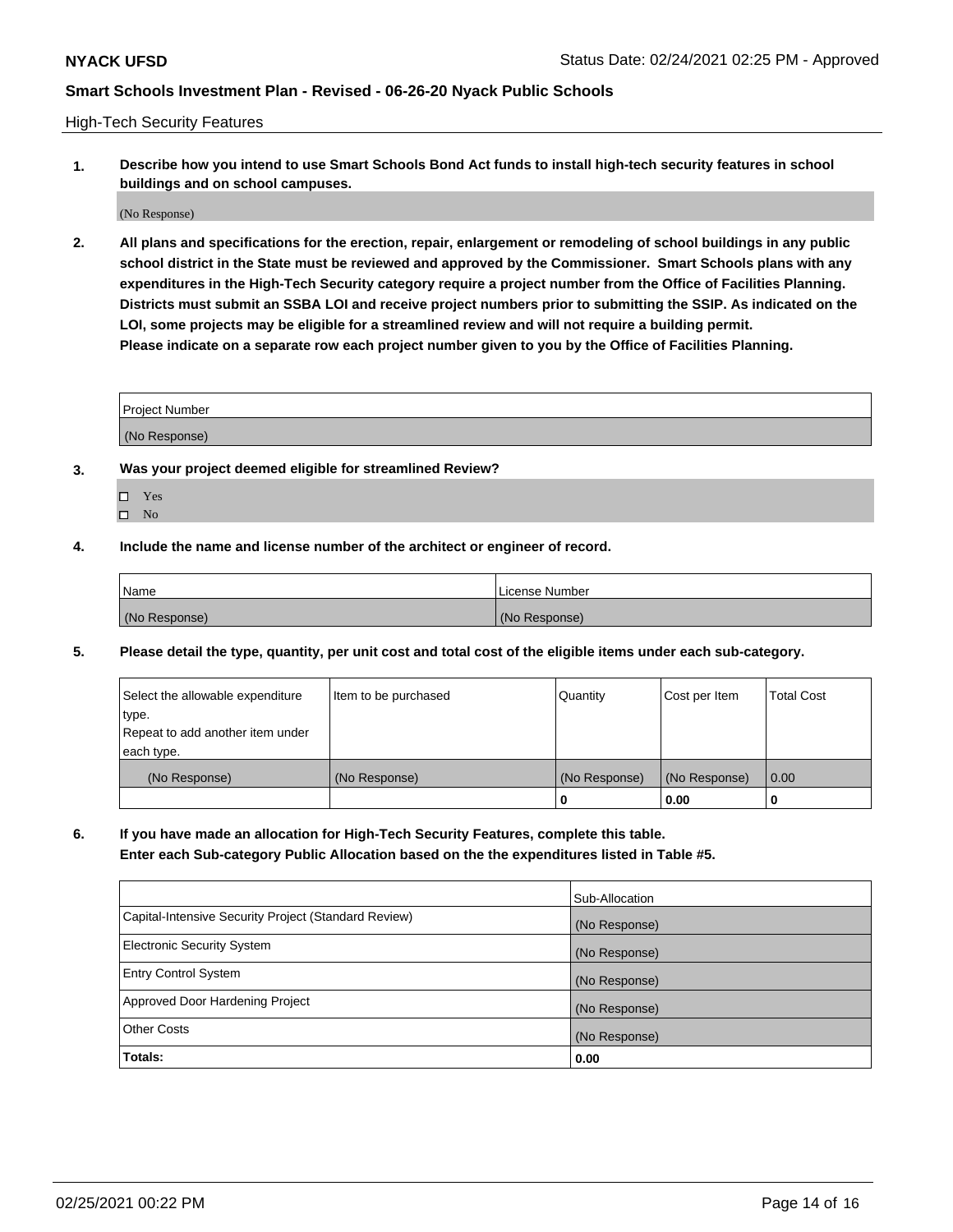Non-Public Schools

**1. Describe your plan to utilize SSBA funds to purchase devices and loan to the nonpublic schools within your district. Please specify what devices have been requested by the nonpublic schools. If the nonpublic schools have not finalized requests, the district should provide the date nonpublic schools will submit the request by.**

We have reached out to our nonpublic school twice and have not received a response to date. The district will reach out to the nonpublic school again once the plan has been approved. The district will follow our normal loan procedures for devices, including asset tags and inventory.

**2. A final Smart Schools Investment Plan cannot be approved until school authorities have adopted regulations specifying the date by which requests from nonpublic schools for the purchase and loan of Smart Schools Bond Act classroom technology must be received by the district.**

 $\boxtimes$  By checking this box, you certify that you have such a plan and associated regulations in place that have been made public.

**2a. Please enter the date each year nonpublic schools must request loanable items from the school district. This date cannot be earlier than June 1 of the previous school year.**

June 1st

## **3. Final 2014-15 BEDS Enrollment to calculate Nonpublic Sharing Requirement (no changes allowed.)**

|            | Public Enrollment | Nonpublic Enrollment | 'Total Enrollment | I Nonpublic Percentage |
|------------|-------------------|----------------------|-------------------|------------------------|
| Enrollment | 2.958             | 189                  | 3.147.00          | 6.01                   |

## **4. Nonpublic Loan Calculator**

|                                                          | Loanable     | Loanable   | Additional       | Estimated | Previously | l Cumulative | <b>Final Per</b> | Final Total |
|----------------------------------------------------------|--------------|------------|------------------|-----------|------------|--------------|------------------|-------------|
|                                                          | School       | Classroom  | Nonpublic        | Per Pupil | Approved   | Per Pupil    | Pupil Loan       | ⊺Loan       |
|                                                          | Connectivity | Technology | Loan             | Amount -  | Per Pupil  | Loan         | Amount -         | Amount -    |
|                                                          |              |            | (Optional)       | This Plan | Amount(s)  | Amount       | This Plan        | This Plan   |
| <b>Required Nonpublic</b><br>Loan                        | 0.00         | 927.647.00 |                  | 250.00    | 0.00       | 250.00       | 250.00           | 47.250.00   |
| Final Adjusted Loan<br>I - (If additional loan<br>funds) | 0.00         | 927,647.00 | (No<br>Response) | 250.00    | 0.00       | 250.00       | 250.00           | 47,250.00   |

#### **5. Nonpublic Share**

|                                          | Final Per Pupil Amount | Final Nonpublic Loan Amount |
|------------------------------------------|------------------------|-----------------------------|
| Pending and Previously<br>Approved Plans | 0.00                   | 0.00                        |
| <sup>1</sup> This Plan                   | 250.00                 | 47,250.00                   |
| Total                                    | 250.00                 | 47,250.00                   |

#### **6. Distribution of Nonpublic Loan Amount by School**

| Nonpublic School Name | 2018-19 K-12 Enrollment | Special Ed School? If Yes, not eligible |
|-----------------------|-------------------------|-----------------------------------------|
| I ST PAUL SCHOOL      | 138                     | No.                                     |
| SUMMIT SCHOOL (THE)   | 157                     | Yes                                     |

**7. Please detail the type, quantity and per unit cost of the eligible items under each sub-category.**